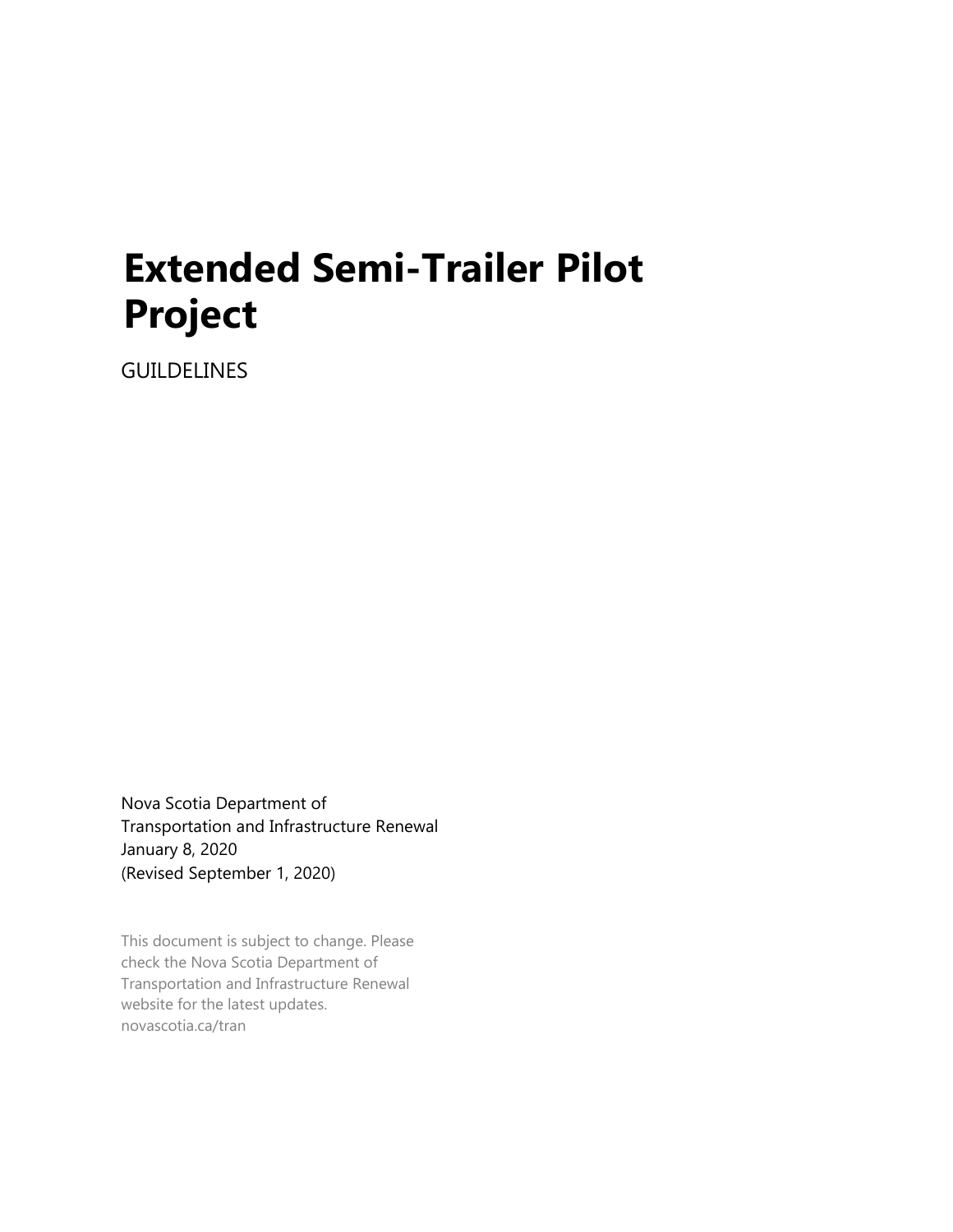# Table of Contents

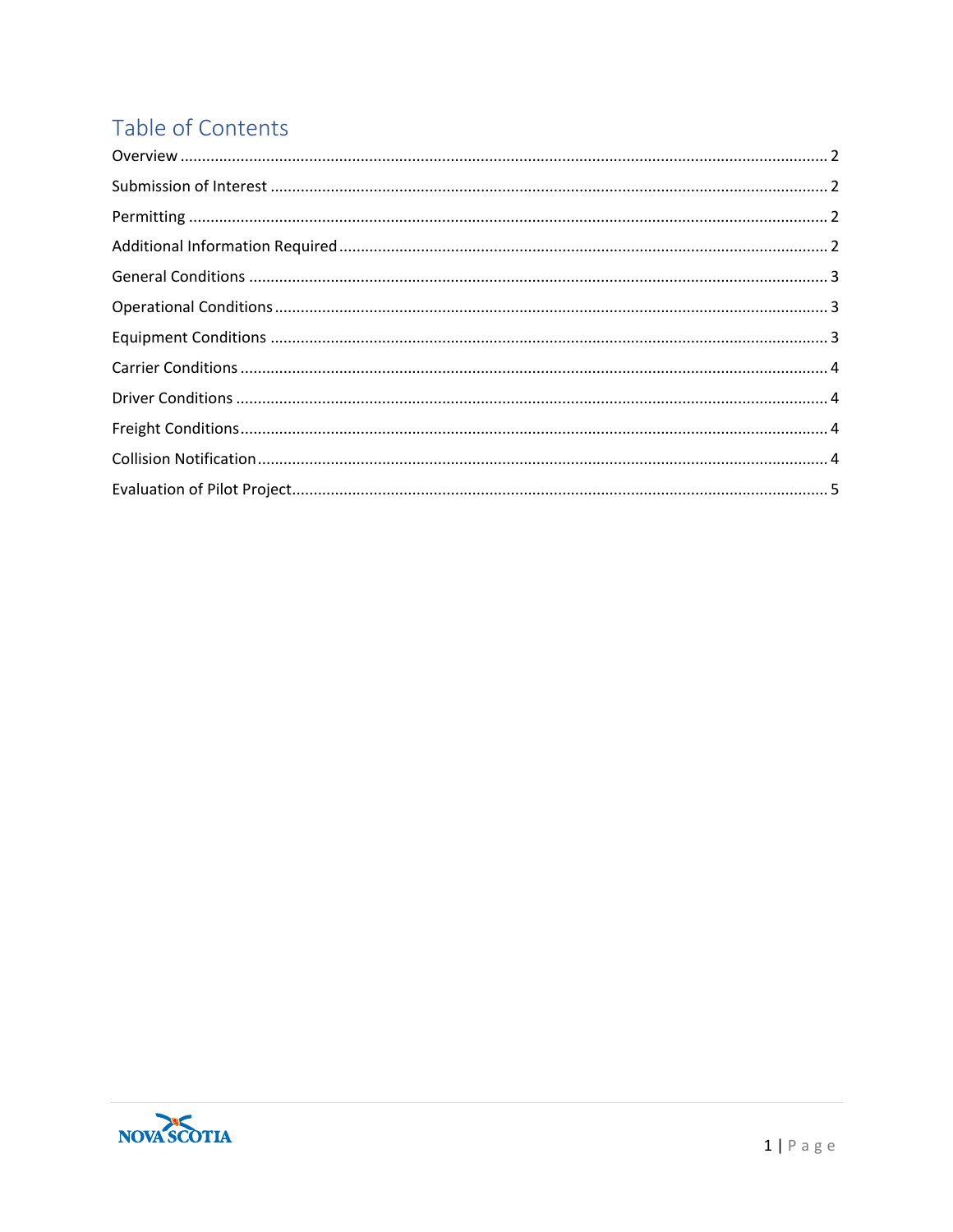#### <span id="page-2-0"></span>Overview

The Government of Nova Scotia's Department of Transportation and Infrastructure Renewal (Department of Transportation and Infrastructure Renewal) is soliciting interest from carriers to test the suitability of Extended Semi-Trailers (up to 18.45 metres) on provincial infrastructure. Under this Pilot, a limited number of permits will be issued which will allow a carrier to use an extended semi-trailer, provided that the maximum length of the configuration does not exceed 23 metres.

# <span id="page-2-1"></span>Submission of Interest

Interest for participating in the Pilot Project for Extended Semi-Trailers can be sent to Access Nova Scotia – Special Move Permits along with the following details:

- Detailed route description for where the vehicle will be traveling
- The frequency of travel
- Any other permits held by the carrier for the same route
- Approximate arrival and departure times
- Completed Carrier Company Agent Permission Form

Access Nova Scotia – Special Move Permits Contact

Email: [smp@novascotia.ca](mailto:smp@novascotia.ca) Phone: 902-424-5851

#### <span id="page-2-2"></span>Permitting

The Department of Transportation and Infrastructure Renewal will issue annual permits to approved carriers. A permit is required for each tractor participating in the pilot. The annual permit fee for the pilot project can be found on the Service Nova Scotia and Internal Services website. The fee is to be paid upon approval of the permit.

# <span id="page-2-3"></span>Additional Information Required

As part of the approval process the carrier and/or shipper may be required to submit some or all of the following information:

- Operational Details
	- o Registered owner of the tractor and trailer
	- o Carrier name
	- o Contact person
	- o Telephone
	- o Fax
	- o E-Mail Address
	- o Street Address
	- o City
	- o Postal Code
	- o Province
	- o Insurance Company
	- o Policy Number
- Tractor Details
	- o Year
	- o Make

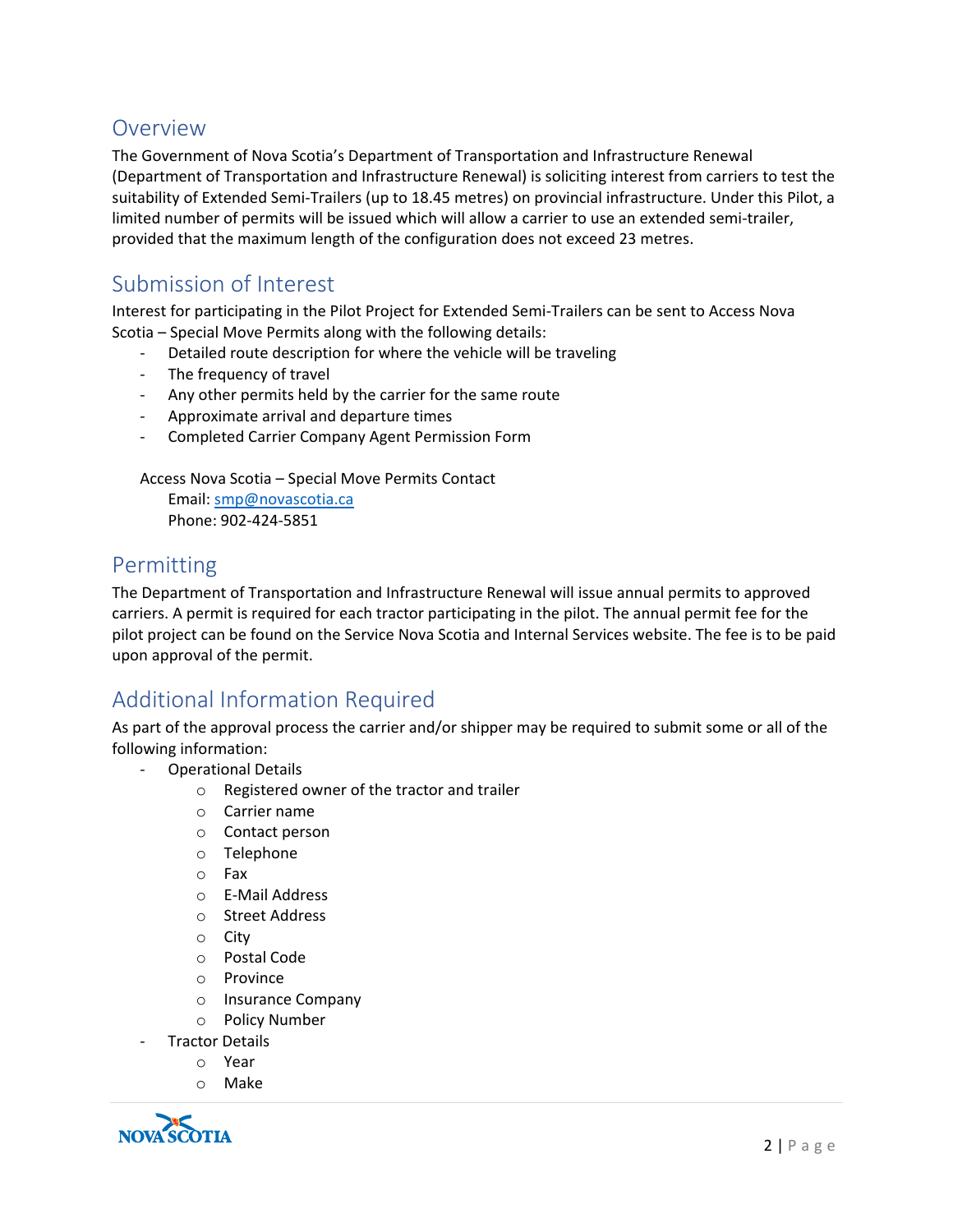- o License Plate Number
- o Province
- o Full Serial Number
- o Horsepower
- o Torque
- o ABS
- o ESC
- o Speed Recording Device
- o Vehicle Length
- o Wheelbase
- Route Details
	- o Origin
	- o Detailed Route Description (including road names and exit numbers)
	- o Civic Addresses of Stop(s)
	- o Frequency of travel
	- o Approximate arrival and departure times.

#### <span id="page-3-0"></span>General Conditions

- Permits will be valid for one year.
- The permit must be in the possession of the driver
- The vehicle must report to all compliance stations
- For roads not owned by the Department of Transportation and Infrastructure Renewal the carrier must have approval from the Municipality who owns the road
- The carrier will be held responsible for all damages
- The permit cannot be combined with any other permit for width, height, length, or weight

# <span id="page-3-1"></span>Operational Conditions

- The permitted vehicle must not deviate from the specified route except for emergencies.
- When the speed of the vehicle travelling on the highway network drops to 70 km/h or less the driver must manually turn on 4-way flashing lights.
- The maximum speed shall be the lesser of 100 km/h or the posted speed limit.

# <span id="page-3-2"></span>Equipment Conditions

- Extended semi-trailers may have a maximum overall length of 18.45 metres.
- Tractors hauling Extended Semi-Trailers must have a wheelbase between 5.0 metres and 5.5 metres.
- All other weights and dimensions must conform to the requirements of the Weights and Dimensions of Vehicles Regulations (N.S. Reg 137/2001).
- The trailer must display a "Wide Right Turns" sign, with a minimum size of 800 cm2, mounted between 1.2 m and 2.0 m above the road surface at the rear of the trailer. In a container chassis, running empty, the sign may be mounted as low as 0.70 m above the road surface.
- The tractor and trailer must be equipped with a functioning ABS, compliant with Canadian Motor Vehicle Safety Standard 121.
- The tractor must be equipped with a functioning Electronic Stability Control system that, as a minimum, monitors steering angle, yaw and lateral acceleration and selectively applies the tractor and semitrailer brakes when necessary to maintain vehicle control.

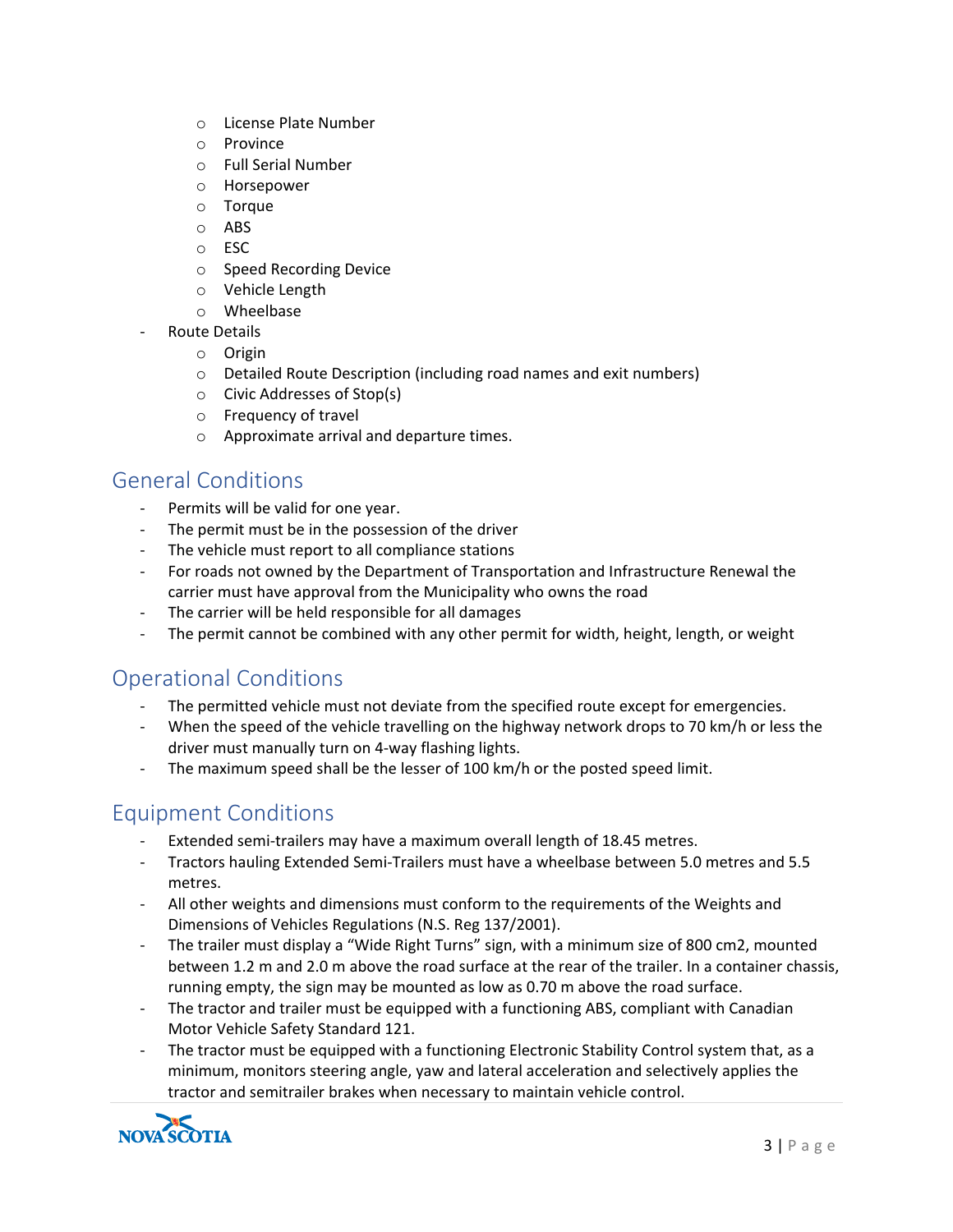The tractor must be equipped with a functioning and accurate electronic on-board device that records speed, time and date at regular intervals not exceeding 5 minutes in length. The speed recording device must be a Global Position Satellite (GPS) or similar tracking system and must display in a legible table, including rows and columns. Tachograph and tachograph charts are not acceptable speed recording devices. Data from this device must be retained for at least 90 days.

# <span id="page-4-0"></span>Carrier Conditions

- Carriers must have and maintain a Carrier Safety Rating of Satisfactory, Unaudited, or better.
- Carriers and/or shippers agree to maintain a record of each trip under an Extended Semi-Trailer permit.
- Recorded information will include: Date and time of trip, permit number used for the trip, origin and all stops for the trip, route taken, and kilometres travelled.
- Each month's recorded information will be provided to the Vehicle Weights and Dimensions Policy Branch of the Department of Transportation and Infrastructure Renewal using a provided Microsoft Excel document within 10 business days of the month's end.

#### <span id="page-4-1"></span>Driver Conditions

- Drivers must have a valid Nova Scotia Class 1 driver's license with Air Brake endorsement, or equivalent from another jurisdiction.
- Drivers must have a minimum of 5 years of tractor semi-trailer driving experience.
- Carriers may be requested to provide documentation to support their driver's qualifications.

# <span id="page-4-2"></span>Freight Conditions

- Dangerous goods as regulated by the Dangerous Goods Transportation Act and regulations are to be limited to non-placard able amounts.
- Livestock are not permitted to be transported.
- The load on the Extended Semi-Trailer should be assembled to prevent cargo movement.

# <span id="page-4-3"></span>Collision Notification

The Department of Transportation and Infrastructure Renewal will use the information provided on Service Nova Scotia collision reporting form as completed by the appropriate police officer. However, to complete a full analysis of an extended semi-trailer collision, additional data must be provided to the Vehicle Weights and Dimensions Policy Branch of the Department of Transportation and Infrastructure Renewal by the carrier within 48 hours of the incident. This information will be subject to the same confidentiality agreements as the form completed by the police. The data to be provided include:

- 1. GVW of unit at time of collision
- 2. Cargo type
- 3. Description of load and placement of load on the trailer of the unit
- 4. Copy of on-board speed record at time of accident
- 5. Copy of Driver's license
- 6. Description of vehicle trip (e.g. origin and time of trip start, route to destination)
- 7. Copy of the driver's log book for this trip
- 8. Tractor and trailer registration numbers
- 9. Driver's description of weather along route and at collision site